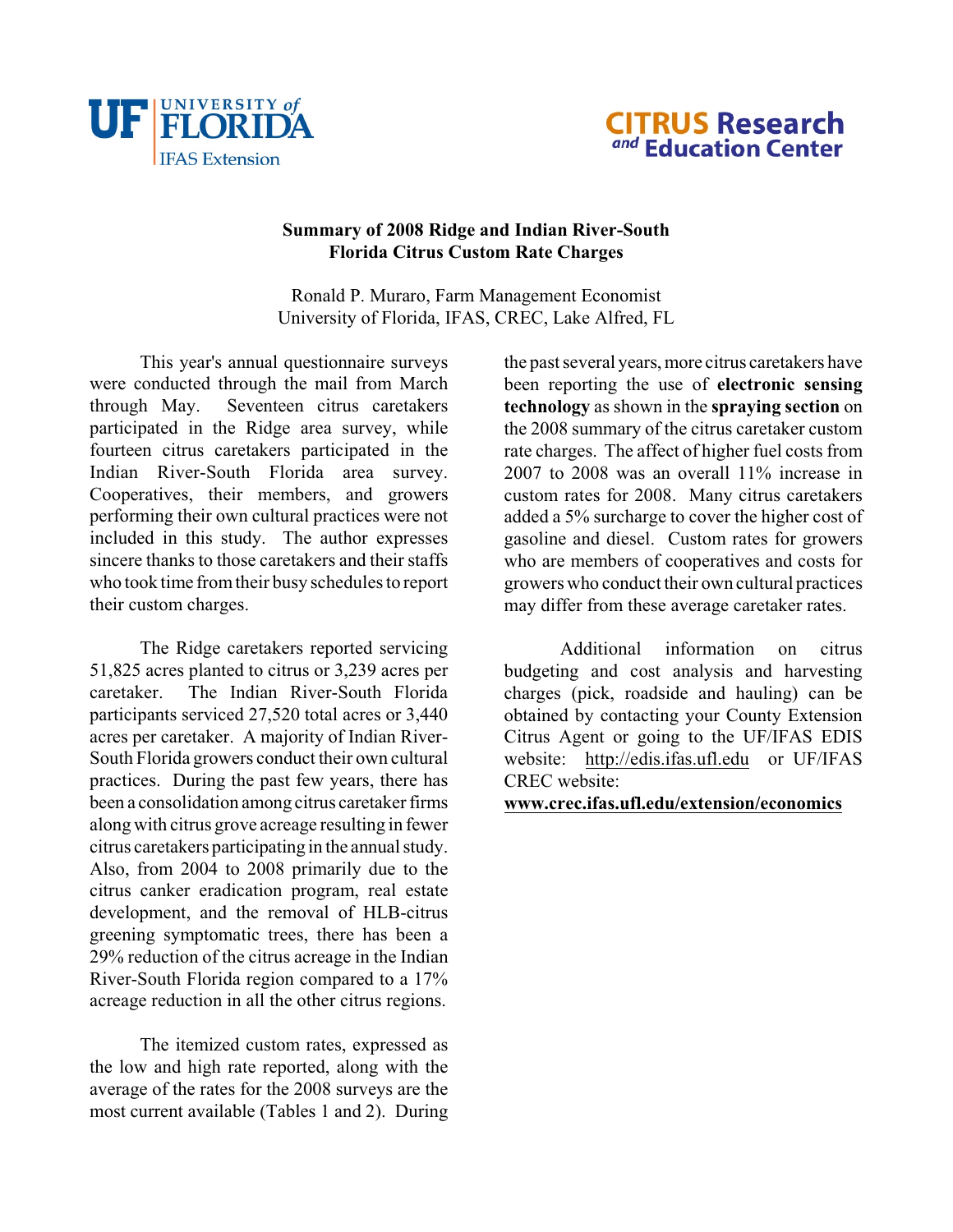### Table 1. A listing of 2008 custom rates reported by seventeen Ridge citrus caretakers

| Grove Practice                                   | Unit | Range of Rate<br>Reported |                   | Average<br>Rate <sup>y</sup> | Comments                                              |
|--------------------------------------------------|------|---------------------------|-------------------|------------------------------|-------------------------------------------------------|
| <b>CULTIVATION AND EQUIPMENT:</b>                |      |                           |                   |                              |                                                       |
| Labor                                            | Hour | $$12.85-$                 | \$21.10           | \$14.60                      | Plus transportation                                   |
| Mechanic Labor                                   | Hour | $30.00 -$                 | 45.00             | 36.72                        |                                                       |
| Mechanic Labor with Truck                        | Hour | $50.00 -$                 | 65.00             | 56.35                        |                                                       |
| Rotovate                                         | Hour | $37.50 -$                 | 50.00             | 42.43                        |                                                       |
| Disc 7'                                          | Acre | $10.00 -$                 | 12.50             | 11.13                        | Averaged \$38.67/hour                                 |
| Disc 9'-10'                                      | Hour | $34.00 -$                 | 52.00             | 41.50                        |                                                       |
| Disc 9'-10'                                      | Acre | $8.50 -$                  | 12.50             | 10.55                        | One-way discing                                       |
| Chop                                             | Acre | $9.75 -$                  | 12.25             | 10.74                        |                                                       |
| Chop                                             | Hour | 34.00-                    | 48.00             | 38.40                        |                                                       |
| Mow 5'-7'                                        | Hour | $31.10-$                  | 45.50             | 39.32                        |                                                       |
| Mow 9'-12'                                       | Hour | 36.00-                    | 42.00             | 39.57                        |                                                       |
| Mow $5'$ -7'                                     | Acre | $11.00-$                  | 14.00             | 12.94                        |                                                       |
| Mow 9'-12'                                       | Acre | $10.50 -$                 | 13.25             | 11.67                        |                                                       |
| Mow $15'$ -16'                                   | Acre | $10.50 -$                 | 15.00             | 12.69                        |                                                       |
| Herbicide <sup>z</sup> (Strip/Band--Single Boom) | Acre | $14.50 -$                 | 20.00             | 16.09                        | Plus materials; Avg. \$35.41/hour                     |
| Herbicide <sup>z</sup> (Strip/Band--Double Boom) | Acre | $12.00 -$                 | 18.90             | 14.72                        | Plus materials; Avg. \$38.19/hour                     |
| Herbicide <sup>z</sup> (Chemical Mow)            | Acre | $5.00 -$                  | 10.00             | 7.65                         | Plus materials                                        |
| $Temik^z$                                        | Acre | $15.00 -$                 | 19.50             | 16.42                        | Plus materials                                        |
| Plow                                             | Hour | 29.50-                    | 50.00             | 39.45                        |                                                       |
| Deviner                                          | Hour | $\hspace{0.05cm}$         | $\hspace{0.05cm}$ | 47.00                        |                                                       |
| Bush Hog                                         | Hour | $32.00 -$                 | 46.00             | 37.07                        | One reporting \$9.50/acre                             |
| Backhoe                                          | Hour | $40.00 -$                 | 55.00             | 48.80                        |                                                       |
| Pickup Truck with Driver                         | Hour | $30.00 -$                 | 55.00             | 37.94                        | One reporting $72¢$ /mile; Average miles/year: 26,400 |
| Flatbed Transport Truck with Driver              | Hour | $45.00 -$                 | 100.00            | 65.55                        | Average miles/year: 37,320                            |
| <b>Tractor with Driver</b>                       | Hour | 27.00-                    | 45.00             | 36.18                        |                                                       |
| Water/Supply Truck                               | Hour | $31.50 -$                 | 50.00             | 38.20                        |                                                       |
| <b>ATV</b> with Driver                           | Hour | $23.00 -$                 | 35.00             | 28.13                        |                                                       |

#### SPRAYING:<sup>z</sup>

| SPRAYING:" |      |           |                                              |         | PTO AIR BLAST SPRAYER |                                                 |         |  |  |
|------------|------|-----------|----------------------------------------------|---------|-----------------------|-------------------------------------------------|---------|--|--|
|            |      |           | 1,000 Gallon Tank with<br>Electronic Sensing |         |                       | 1,000 Gallon Tank without<br>Electronic Sensing |         |  |  |
|            |      | Low       | High                                         | Average | Low                   | High                                            | Average |  |  |
| 500 GPA    | Acre | $$32.00-$ | \$40.00                                      | \$35.67 | $$32.00 -$            | \$38.00                                         | \$34.83 |  |  |
| 250 GPA    | Acre | $29.00-$  | 34.75                                        | 32.19   | $30.00 -$             | 35.00                                           | 32.75   |  |  |
| 125 GPA    | Acre | $24.00-$  | 30.75                                        | 27.58   | $24.00 -$             | 32.50                                           | 28.63   |  |  |
| 100 GPA    | Acre | $23.00-$  | 25.00                                        | 24.20   | $22.00 -$             | 27.00                                           | 24.82   |  |  |
| 50 GPA     | Acre |           |                                              | 20.00   |                       |                                                 |         |  |  |

PTO - Variable Rate: \$30/acre @ 200 GPA; Engine Driven 500/1,000 gal tank @ \$60/hour

Aerial (Bell-47 Helicopter) \$13.00 @ 5 GPA; \$18.50 @ 10 GPA; \$23.00 @ 15 GPA; \$26.00 @ 20 GPA

#### FERTILIZE AND SOIL AMENDMENTS:2

| Inject Liquid Fertilizer into Irrigation System | Hour | $$36.50-$                   | \$40.00 |       | \$39.46 Truck plus labor and plus materials                  |
|-------------------------------------------------|------|-----------------------------|---------|-------|--------------------------------------------------------------|
| Inject Liquid Fertilizer into Irrigation System | Acre | $2.00-$                     | 3.50    |       | 2.66 One reporting \$100/irrigation injection hookup         |
| Dry (Bulk)                                      | Acre | $8.50 -$                    | 13.00   | 10.05 | Average with electronic sensing: \$11.50/acre                |
| Lime or Dolomite                                | Acre | $8.50 -$                    | 13.00   | 10.60 |                                                              |
| Lime or Dolomite                                | Ton  | $9.00 -$                    | 11.00   | 9.63  |                                                              |
| Fertilize Young Trees: <sup>2</sup> Hand Spread | Hour | $12.85 -$                   | 21.10   | 14.60 | Plus transportation and materials                            |
| Fert. Spreader                                  | Hour | $27.50-$                    | 40.00   | 34.17 | Plus materials; Average \$9.09/acre                          |
| Airblast Spreader with Gator for Resets         |      | \$40.75/hour plus materials |         |       |                                                              |
| IRRIGATION:                                     |      |                             |         |       |                                                              |
| Microsprinkler                                  | Hour | $35.00 -$                   | 47.00   | 38.73 | Start/stop and supervision; truck and driver                 |
| ATV with Driver                                 | Hour | $23.00 -$                   | 35.00   | 28.17 | Check/repair microsprinkler irrigation system-plus materials |
| Ring Young Trees: Hand Labor                    | Hour | $12.85 -$                   | 21.10   | 14.60 | Plus transportation                                          |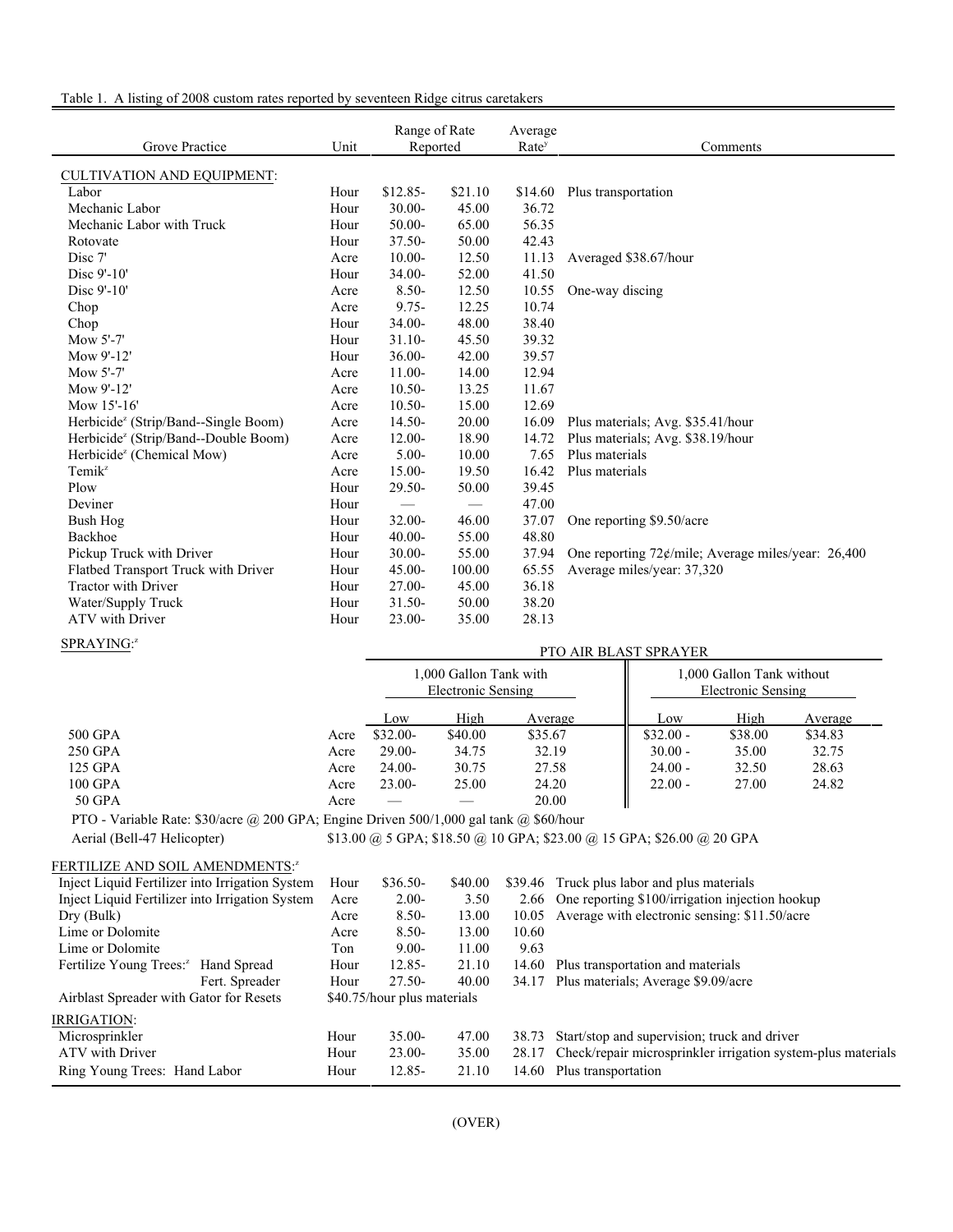Table 1. A listing of 2008 custom rates reported by seventeen Ridge citrus caretakers (cont'd.)

| REMOVING TREES:<br>Tree Shearing (Cutting Tree at Ground Level)<br>\$58.50-<br>Hour<br>\$70.00<br>\$64.75<br>Average trees sheared: 5 to 15 trees/hour<br>Average trees removed: 5 to 15 trees/hour<br>Front-end Loader<br>Hour<br>54.00-<br>85.00<br>65.20<br>55.94<br>Bulldozer<br>Hour<br>50.00-<br>60.00<br>Front-end Loader with Tree Spade - \$65/hour; Excavation - \$115/hour; Site Preparation to Replant - \$65/hour<br>PRUNING:<br>Hedging:<br>Double Side (Tractor Mounted)<br>Hour<br>$$220.00-$<br>\$240.00<br>\$230.00 $\,$ 5 to 10 acres/hour<br>Double Side (Tractor Pulled)<br>Hour<br>195.00-<br>205.00<br>200.00<br>4 to 10 acres/hour; \$21.00/acre<br>325.00<br>Double Side (Self Propelled)<br>Hour<br>275.00-<br>306.67 8 to 20 A/H depending on wood size; \$16/A annual cut<br>\$15/acre to \$30/acre annual cut depending on wood size<br>Topping:<br>Self Propelled<br>Hour<br>400.00<br>Cover 5-10 Ac/Hr (Roof Top); 5-20 Ac/Hr (Flat Top)<br>Double Sided Topper (Self Propelled)<br>285.00-<br>315.00<br>Avg. 8-15 A depending on wood size type of cut; \$25/A<br>Hour<br>300.00<br>Double Sided (Tractor Mounted)<br>200.00<br>Hour<br>Double Sided (Tractor Pulled)<br>175.00<br>Hour<br>One reporting \$27.50/acre<br>3 to 5 acres/hour<br>Limb Lifter/Tree Skirt Trimmer<br>18.00<br>Acre<br>85.00<br>Limb Lifter/Tree Skirt Trimmer (Single Side)<br>Hour<br>Limb Lifter/Tree Skirt Trimmer (Double Sided Rotary)<br>140.00<br>6 to 20 acres/hour<br>Hour<br>Removing Brush:<br>Haul Brush out of Grove<br>Hour<br>$39.70 -$<br>55.00<br>46.54<br>Tractor-trailer plus 2 people<br>Front-end Loader (Push Brush)<br>54.00-<br>85.00<br>65.20<br>2-10 acres/hour<br>Hour<br>Chop/Mow Brush<br>$37.50 -$<br>58.00<br>42.59<br>3-6 acres/hour; \$9.50/acre<br>Hour<br>COLD PROTECTION:<br>Annual Maintenance Cost for Wraps<br>\$0.35<br>Tree<br>$0.39 -$<br>0.50<br>0.43<br>Install Wraps<br>Each<br>OTHER CUSTOM RATES:<br><b>Plant Resets</b><br>Per Tree<br>Stake, plant and first watering<br>$$1.75-$<br>\$3.00<br>\$2.58<br>Stake, plant and first watering<br>Solid Set Planting<br>Per Tree<br>$1.45 -$<br>1.54<br>1.65<br>Travel/Setup Charge<br>50.00-<br>63.34<br>One reporting \$100 up to 20 miles<br>Hour<br>75.00<br>Grove Management Charge/Month:<br><b>Supervising Grove Care Operations</b><br>In addition to caretaking charges; One reporting 6% of<br>Acre<br>$2.50-$<br>6.00<br>3.50<br>Supervising Grove Care Operations<br>Average for those reporting \equipment labor charge<br>Acre/Year<br>50.00<br>$\overbrace{\phantom{aaaaa}}$<br>Handling Fruit Marketing<br>0.19<br>$0.10-$<br>0.30<br>Box<br>Supervising/Handling Chemicals/Fertilizer<br>10% to 25% of materials cost; Average: 17%<br>Charge for personnel to oversee harvesting<br>Note: One reporting adding a 10% fuel surcharge on<br>operations and coordinate harvest in<br>all billed equipment charges.<br>10¢/box to 20¢/box; average 17¢/box<br>different blocks/groves and keeping of<br>harvesting labor compliance record.<br>Consulting<br>Cultural Management/Horticultural Evaluation - \$300/hr<br>Financial Analysis Prospectus - \$400/hr<br><b>Total Reported Acreage Provided Grove</b><br>Service to:<br>Total acres reporting: 51,825<br>$1,100-$<br>12,500<br>Acre<br>3,239 | Grove Practice | Unit | Range of Rate<br>Reported | Average<br>Rate <sup>y</sup> | Comments |
|-----------------------------------------------------------------------------------------------------------------------------------------------------------------------------------------------------------------------------------------------------------------------------------------------------------------------------------------------------------------------------------------------------------------------------------------------------------------------------------------------------------------------------------------------------------------------------------------------------------------------------------------------------------------------------------------------------------------------------------------------------------------------------------------------------------------------------------------------------------------------------------------------------------------------------------------------------------------------------------------------------------------------------------------------------------------------------------------------------------------------------------------------------------------------------------------------------------------------------------------------------------------------------------------------------------------------------------------------------------------------------------------------------------------------------------------------------------------------------------------------------------------------------------------------------------------------------------------------------------------------------------------------------------------------------------------------------------------------------------------------------------------------------------------------------------------------------------------------------------------------------------------------------------------------------------------------------------------------------------------------------------------------------------------------------------------------------------------------------------------------------------------------------------------------------------------------------------------------------------------------------------------------------------------------------------------------------------------------------------------------------------------------------------------------------------------------------------------------------------------------------------------------------------------------------------------------------------------------------------------------------------------------------------------------------------------------------------------------------------------------------------------------------------------------------------------------------------------------------------------------------------------------------------------------------------------------------------------------------------------------------------------------------------------------------------------------------------------------------------------------------------------------------------------------------------------------------------------------------------------------------------------------------------------------------------------------------|----------------|------|---------------------------|------------------------------|----------|
|                                                                                                                                                                                                                                                                                                                                                                                                                                                                                                                                                                                                                                                                                                                                                                                                                                                                                                                                                                                                                                                                                                                                                                                                                                                                                                                                                                                                                                                                                                                                                                                                                                                                                                                                                                                                                                                                                                                                                                                                                                                                                                                                                                                                                                                                                                                                                                                                                                                                                                                                                                                                                                                                                                                                                                                                                                                                                                                                                                                                                                                                                                                                                                                                                                                                                                                             |                |      |                           |                              |          |
|                                                                                                                                                                                                                                                                                                                                                                                                                                                                                                                                                                                                                                                                                                                                                                                                                                                                                                                                                                                                                                                                                                                                                                                                                                                                                                                                                                                                                                                                                                                                                                                                                                                                                                                                                                                                                                                                                                                                                                                                                                                                                                                                                                                                                                                                                                                                                                                                                                                                                                                                                                                                                                                                                                                                                                                                                                                                                                                                                                                                                                                                                                                                                                                                                                                                                                                             |                |      |                           |                              |          |
|                                                                                                                                                                                                                                                                                                                                                                                                                                                                                                                                                                                                                                                                                                                                                                                                                                                                                                                                                                                                                                                                                                                                                                                                                                                                                                                                                                                                                                                                                                                                                                                                                                                                                                                                                                                                                                                                                                                                                                                                                                                                                                                                                                                                                                                                                                                                                                                                                                                                                                                                                                                                                                                                                                                                                                                                                                                                                                                                                                                                                                                                                                                                                                                                                                                                                                                             |                |      |                           |                              |          |
|                                                                                                                                                                                                                                                                                                                                                                                                                                                                                                                                                                                                                                                                                                                                                                                                                                                                                                                                                                                                                                                                                                                                                                                                                                                                                                                                                                                                                                                                                                                                                                                                                                                                                                                                                                                                                                                                                                                                                                                                                                                                                                                                                                                                                                                                                                                                                                                                                                                                                                                                                                                                                                                                                                                                                                                                                                                                                                                                                                                                                                                                                                                                                                                                                                                                                                                             |                |      |                           |                              |          |
|                                                                                                                                                                                                                                                                                                                                                                                                                                                                                                                                                                                                                                                                                                                                                                                                                                                                                                                                                                                                                                                                                                                                                                                                                                                                                                                                                                                                                                                                                                                                                                                                                                                                                                                                                                                                                                                                                                                                                                                                                                                                                                                                                                                                                                                                                                                                                                                                                                                                                                                                                                                                                                                                                                                                                                                                                                                                                                                                                                                                                                                                                                                                                                                                                                                                                                                             |                |      |                           |                              |          |
|                                                                                                                                                                                                                                                                                                                                                                                                                                                                                                                                                                                                                                                                                                                                                                                                                                                                                                                                                                                                                                                                                                                                                                                                                                                                                                                                                                                                                                                                                                                                                                                                                                                                                                                                                                                                                                                                                                                                                                                                                                                                                                                                                                                                                                                                                                                                                                                                                                                                                                                                                                                                                                                                                                                                                                                                                                                                                                                                                                                                                                                                                                                                                                                                                                                                                                                             |                |      |                           |                              |          |
|                                                                                                                                                                                                                                                                                                                                                                                                                                                                                                                                                                                                                                                                                                                                                                                                                                                                                                                                                                                                                                                                                                                                                                                                                                                                                                                                                                                                                                                                                                                                                                                                                                                                                                                                                                                                                                                                                                                                                                                                                                                                                                                                                                                                                                                                                                                                                                                                                                                                                                                                                                                                                                                                                                                                                                                                                                                                                                                                                                                                                                                                                                                                                                                                                                                                                                                             |                |      |                           |                              |          |
|                                                                                                                                                                                                                                                                                                                                                                                                                                                                                                                                                                                                                                                                                                                                                                                                                                                                                                                                                                                                                                                                                                                                                                                                                                                                                                                                                                                                                                                                                                                                                                                                                                                                                                                                                                                                                                                                                                                                                                                                                                                                                                                                                                                                                                                                                                                                                                                                                                                                                                                                                                                                                                                                                                                                                                                                                                                                                                                                                                                                                                                                                                                                                                                                                                                                                                                             |                |      |                           |                              |          |
|                                                                                                                                                                                                                                                                                                                                                                                                                                                                                                                                                                                                                                                                                                                                                                                                                                                                                                                                                                                                                                                                                                                                                                                                                                                                                                                                                                                                                                                                                                                                                                                                                                                                                                                                                                                                                                                                                                                                                                                                                                                                                                                                                                                                                                                                                                                                                                                                                                                                                                                                                                                                                                                                                                                                                                                                                                                                                                                                                                                                                                                                                                                                                                                                                                                                                                                             |                |      |                           |                              |          |
|                                                                                                                                                                                                                                                                                                                                                                                                                                                                                                                                                                                                                                                                                                                                                                                                                                                                                                                                                                                                                                                                                                                                                                                                                                                                                                                                                                                                                                                                                                                                                                                                                                                                                                                                                                                                                                                                                                                                                                                                                                                                                                                                                                                                                                                                                                                                                                                                                                                                                                                                                                                                                                                                                                                                                                                                                                                                                                                                                                                                                                                                                                                                                                                                                                                                                                                             |                |      |                           |                              |          |
|                                                                                                                                                                                                                                                                                                                                                                                                                                                                                                                                                                                                                                                                                                                                                                                                                                                                                                                                                                                                                                                                                                                                                                                                                                                                                                                                                                                                                                                                                                                                                                                                                                                                                                                                                                                                                                                                                                                                                                                                                                                                                                                                                                                                                                                                                                                                                                                                                                                                                                                                                                                                                                                                                                                                                                                                                                                                                                                                                                                                                                                                                                                                                                                                                                                                                                                             |                |      |                           |                              |          |
|                                                                                                                                                                                                                                                                                                                                                                                                                                                                                                                                                                                                                                                                                                                                                                                                                                                                                                                                                                                                                                                                                                                                                                                                                                                                                                                                                                                                                                                                                                                                                                                                                                                                                                                                                                                                                                                                                                                                                                                                                                                                                                                                                                                                                                                                                                                                                                                                                                                                                                                                                                                                                                                                                                                                                                                                                                                                                                                                                                                                                                                                                                                                                                                                                                                                                                                             |                |      |                           |                              |          |
|                                                                                                                                                                                                                                                                                                                                                                                                                                                                                                                                                                                                                                                                                                                                                                                                                                                                                                                                                                                                                                                                                                                                                                                                                                                                                                                                                                                                                                                                                                                                                                                                                                                                                                                                                                                                                                                                                                                                                                                                                                                                                                                                                                                                                                                                                                                                                                                                                                                                                                                                                                                                                                                                                                                                                                                                                                                                                                                                                                                                                                                                                                                                                                                                                                                                                                                             |                |      |                           |                              |          |
|                                                                                                                                                                                                                                                                                                                                                                                                                                                                                                                                                                                                                                                                                                                                                                                                                                                                                                                                                                                                                                                                                                                                                                                                                                                                                                                                                                                                                                                                                                                                                                                                                                                                                                                                                                                                                                                                                                                                                                                                                                                                                                                                                                                                                                                                                                                                                                                                                                                                                                                                                                                                                                                                                                                                                                                                                                                                                                                                                                                                                                                                                                                                                                                                                                                                                                                             |                |      |                           |                              |          |
|                                                                                                                                                                                                                                                                                                                                                                                                                                                                                                                                                                                                                                                                                                                                                                                                                                                                                                                                                                                                                                                                                                                                                                                                                                                                                                                                                                                                                                                                                                                                                                                                                                                                                                                                                                                                                                                                                                                                                                                                                                                                                                                                                                                                                                                                                                                                                                                                                                                                                                                                                                                                                                                                                                                                                                                                                                                                                                                                                                                                                                                                                                                                                                                                                                                                                                                             |                |      |                           |                              |          |
|                                                                                                                                                                                                                                                                                                                                                                                                                                                                                                                                                                                                                                                                                                                                                                                                                                                                                                                                                                                                                                                                                                                                                                                                                                                                                                                                                                                                                                                                                                                                                                                                                                                                                                                                                                                                                                                                                                                                                                                                                                                                                                                                                                                                                                                                                                                                                                                                                                                                                                                                                                                                                                                                                                                                                                                                                                                                                                                                                                                                                                                                                                                                                                                                                                                                                                                             |                |      |                           |                              |          |
|                                                                                                                                                                                                                                                                                                                                                                                                                                                                                                                                                                                                                                                                                                                                                                                                                                                                                                                                                                                                                                                                                                                                                                                                                                                                                                                                                                                                                                                                                                                                                                                                                                                                                                                                                                                                                                                                                                                                                                                                                                                                                                                                                                                                                                                                                                                                                                                                                                                                                                                                                                                                                                                                                                                                                                                                                                                                                                                                                                                                                                                                                                                                                                                                                                                                                                                             |                |      |                           |                              |          |
|                                                                                                                                                                                                                                                                                                                                                                                                                                                                                                                                                                                                                                                                                                                                                                                                                                                                                                                                                                                                                                                                                                                                                                                                                                                                                                                                                                                                                                                                                                                                                                                                                                                                                                                                                                                                                                                                                                                                                                                                                                                                                                                                                                                                                                                                                                                                                                                                                                                                                                                                                                                                                                                                                                                                                                                                                                                                                                                                                                                                                                                                                                                                                                                                                                                                                                                             |                |      |                           |                              |          |
|                                                                                                                                                                                                                                                                                                                                                                                                                                                                                                                                                                                                                                                                                                                                                                                                                                                                                                                                                                                                                                                                                                                                                                                                                                                                                                                                                                                                                                                                                                                                                                                                                                                                                                                                                                                                                                                                                                                                                                                                                                                                                                                                                                                                                                                                                                                                                                                                                                                                                                                                                                                                                                                                                                                                                                                                                                                                                                                                                                                                                                                                                                                                                                                                                                                                                                                             |                |      |                           |                              |          |
|                                                                                                                                                                                                                                                                                                                                                                                                                                                                                                                                                                                                                                                                                                                                                                                                                                                                                                                                                                                                                                                                                                                                                                                                                                                                                                                                                                                                                                                                                                                                                                                                                                                                                                                                                                                                                                                                                                                                                                                                                                                                                                                                                                                                                                                                                                                                                                                                                                                                                                                                                                                                                                                                                                                                                                                                                                                                                                                                                                                                                                                                                                                                                                                                                                                                                                                             |                |      |                           |                              |          |
|                                                                                                                                                                                                                                                                                                                                                                                                                                                                                                                                                                                                                                                                                                                                                                                                                                                                                                                                                                                                                                                                                                                                                                                                                                                                                                                                                                                                                                                                                                                                                                                                                                                                                                                                                                                                                                                                                                                                                                                                                                                                                                                                                                                                                                                                                                                                                                                                                                                                                                                                                                                                                                                                                                                                                                                                                                                                                                                                                                                                                                                                                                                                                                                                                                                                                                                             |                |      |                           |                              |          |
|                                                                                                                                                                                                                                                                                                                                                                                                                                                                                                                                                                                                                                                                                                                                                                                                                                                                                                                                                                                                                                                                                                                                                                                                                                                                                                                                                                                                                                                                                                                                                                                                                                                                                                                                                                                                                                                                                                                                                                                                                                                                                                                                                                                                                                                                                                                                                                                                                                                                                                                                                                                                                                                                                                                                                                                                                                                                                                                                                                                                                                                                                                                                                                                                                                                                                                                             |                |      |                           |                              |          |
|                                                                                                                                                                                                                                                                                                                                                                                                                                                                                                                                                                                                                                                                                                                                                                                                                                                                                                                                                                                                                                                                                                                                                                                                                                                                                                                                                                                                                                                                                                                                                                                                                                                                                                                                                                                                                                                                                                                                                                                                                                                                                                                                                                                                                                                                                                                                                                                                                                                                                                                                                                                                                                                                                                                                                                                                                                                                                                                                                                                                                                                                                                                                                                                                                                                                                                                             |                |      |                           |                              |          |
|                                                                                                                                                                                                                                                                                                                                                                                                                                                                                                                                                                                                                                                                                                                                                                                                                                                                                                                                                                                                                                                                                                                                                                                                                                                                                                                                                                                                                                                                                                                                                                                                                                                                                                                                                                                                                                                                                                                                                                                                                                                                                                                                                                                                                                                                                                                                                                                                                                                                                                                                                                                                                                                                                                                                                                                                                                                                                                                                                                                                                                                                                                                                                                                                                                                                                                                             |                |      |                           |                              |          |
|                                                                                                                                                                                                                                                                                                                                                                                                                                                                                                                                                                                                                                                                                                                                                                                                                                                                                                                                                                                                                                                                                                                                                                                                                                                                                                                                                                                                                                                                                                                                                                                                                                                                                                                                                                                                                                                                                                                                                                                                                                                                                                                                                                                                                                                                                                                                                                                                                                                                                                                                                                                                                                                                                                                                                                                                                                                                                                                                                                                                                                                                                                                                                                                                                                                                                                                             |                |      |                           |                              |          |
|                                                                                                                                                                                                                                                                                                                                                                                                                                                                                                                                                                                                                                                                                                                                                                                                                                                                                                                                                                                                                                                                                                                                                                                                                                                                                                                                                                                                                                                                                                                                                                                                                                                                                                                                                                                                                                                                                                                                                                                                                                                                                                                                                                                                                                                                                                                                                                                                                                                                                                                                                                                                                                                                                                                                                                                                                                                                                                                                                                                                                                                                                                                                                                                                                                                                                                                             |                |      |                           |                              |          |
|                                                                                                                                                                                                                                                                                                                                                                                                                                                                                                                                                                                                                                                                                                                                                                                                                                                                                                                                                                                                                                                                                                                                                                                                                                                                                                                                                                                                                                                                                                                                                                                                                                                                                                                                                                                                                                                                                                                                                                                                                                                                                                                                                                                                                                                                                                                                                                                                                                                                                                                                                                                                                                                                                                                                                                                                                                                                                                                                                                                                                                                                                                                                                                                                                                                                                                                             |                |      |                           |                              |          |
|                                                                                                                                                                                                                                                                                                                                                                                                                                                                                                                                                                                                                                                                                                                                                                                                                                                                                                                                                                                                                                                                                                                                                                                                                                                                                                                                                                                                                                                                                                                                                                                                                                                                                                                                                                                                                                                                                                                                                                                                                                                                                                                                                                                                                                                                                                                                                                                                                                                                                                                                                                                                                                                                                                                                                                                                                                                                                                                                                                                                                                                                                                                                                                                                                                                                                                                             |                |      |                           |                              |          |
|                                                                                                                                                                                                                                                                                                                                                                                                                                                                                                                                                                                                                                                                                                                                                                                                                                                                                                                                                                                                                                                                                                                                                                                                                                                                                                                                                                                                                                                                                                                                                                                                                                                                                                                                                                                                                                                                                                                                                                                                                                                                                                                                                                                                                                                                                                                                                                                                                                                                                                                                                                                                                                                                                                                                                                                                                                                                                                                                                                                                                                                                                                                                                                                                                                                                                                                             |                |      |                           |                              |          |
|                                                                                                                                                                                                                                                                                                                                                                                                                                                                                                                                                                                                                                                                                                                                                                                                                                                                                                                                                                                                                                                                                                                                                                                                                                                                                                                                                                                                                                                                                                                                                                                                                                                                                                                                                                                                                                                                                                                                                                                                                                                                                                                                                                                                                                                                                                                                                                                                                                                                                                                                                                                                                                                                                                                                                                                                                                                                                                                                                                                                                                                                                                                                                                                                                                                                                                                             |                |      |                           |                              |          |
|                                                                                                                                                                                                                                                                                                                                                                                                                                                                                                                                                                                                                                                                                                                                                                                                                                                                                                                                                                                                                                                                                                                                                                                                                                                                                                                                                                                                                                                                                                                                                                                                                                                                                                                                                                                                                                                                                                                                                                                                                                                                                                                                                                                                                                                                                                                                                                                                                                                                                                                                                                                                                                                                                                                                                                                                                                                                                                                                                                                                                                                                                                                                                                                                                                                                                                                             |                |      |                           |                              |          |
|                                                                                                                                                                                                                                                                                                                                                                                                                                                                                                                                                                                                                                                                                                                                                                                                                                                                                                                                                                                                                                                                                                                                                                                                                                                                                                                                                                                                                                                                                                                                                                                                                                                                                                                                                                                                                                                                                                                                                                                                                                                                                                                                                                                                                                                                                                                                                                                                                                                                                                                                                                                                                                                                                                                                                                                                                                                                                                                                                                                                                                                                                                                                                                                                                                                                                                                             |                |      |                           |                              |          |
|                                                                                                                                                                                                                                                                                                                                                                                                                                                                                                                                                                                                                                                                                                                                                                                                                                                                                                                                                                                                                                                                                                                                                                                                                                                                                                                                                                                                                                                                                                                                                                                                                                                                                                                                                                                                                                                                                                                                                                                                                                                                                                                                                                                                                                                                                                                                                                                                                                                                                                                                                                                                                                                                                                                                                                                                                                                                                                                                                                                                                                                                                                                                                                                                                                                                                                                             |                |      |                           |                              |          |
|                                                                                                                                                                                                                                                                                                                                                                                                                                                                                                                                                                                                                                                                                                                                                                                                                                                                                                                                                                                                                                                                                                                                                                                                                                                                                                                                                                                                                                                                                                                                                                                                                                                                                                                                                                                                                                                                                                                                                                                                                                                                                                                                                                                                                                                                                                                                                                                                                                                                                                                                                                                                                                                                                                                                                                                                                                                                                                                                                                                                                                                                                                                                                                                                                                                                                                                             |                |      |                           |                              |          |
|                                                                                                                                                                                                                                                                                                                                                                                                                                                                                                                                                                                                                                                                                                                                                                                                                                                                                                                                                                                                                                                                                                                                                                                                                                                                                                                                                                                                                                                                                                                                                                                                                                                                                                                                                                                                                                                                                                                                                                                                                                                                                                                                                                                                                                                                                                                                                                                                                                                                                                                                                                                                                                                                                                                                                                                                                                                                                                                                                                                                                                                                                                                                                                                                                                                                                                                             |                |      |                           |                              |          |
|                                                                                                                                                                                                                                                                                                                                                                                                                                                                                                                                                                                                                                                                                                                                                                                                                                                                                                                                                                                                                                                                                                                                                                                                                                                                                                                                                                                                                                                                                                                                                                                                                                                                                                                                                                                                                                                                                                                                                                                                                                                                                                                                                                                                                                                                                                                                                                                                                                                                                                                                                                                                                                                                                                                                                                                                                                                                                                                                                                                                                                                                                                                                                                                                                                                                                                                             |                |      |                           |                              |          |
|                                                                                                                                                                                                                                                                                                                                                                                                                                                                                                                                                                                                                                                                                                                                                                                                                                                                                                                                                                                                                                                                                                                                                                                                                                                                                                                                                                                                                                                                                                                                                                                                                                                                                                                                                                                                                                                                                                                                                                                                                                                                                                                                                                                                                                                                                                                                                                                                                                                                                                                                                                                                                                                                                                                                                                                                                                                                                                                                                                                                                                                                                                                                                                                                                                                                                                                             |                |      |                           |                              |          |
|                                                                                                                                                                                                                                                                                                                                                                                                                                                                                                                                                                                                                                                                                                                                                                                                                                                                                                                                                                                                                                                                                                                                                                                                                                                                                                                                                                                                                                                                                                                                                                                                                                                                                                                                                                                                                                                                                                                                                                                                                                                                                                                                                                                                                                                                                                                                                                                                                                                                                                                                                                                                                                                                                                                                                                                                                                                                                                                                                                                                                                                                                                                                                                                                                                                                                                                             |                |      |                           |                              |          |
|                                                                                                                                                                                                                                                                                                                                                                                                                                                                                                                                                                                                                                                                                                                                                                                                                                                                                                                                                                                                                                                                                                                                                                                                                                                                                                                                                                                                                                                                                                                                                                                                                                                                                                                                                                                                                                                                                                                                                                                                                                                                                                                                                                                                                                                                                                                                                                                                                                                                                                                                                                                                                                                                                                                                                                                                                                                                                                                                                                                                                                                                                                                                                                                                                                                                                                                             |                |      |                           |                              |          |
|                                                                                                                                                                                                                                                                                                                                                                                                                                                                                                                                                                                                                                                                                                                                                                                                                                                                                                                                                                                                                                                                                                                                                                                                                                                                                                                                                                                                                                                                                                                                                                                                                                                                                                                                                                                                                                                                                                                                                                                                                                                                                                                                                                                                                                                                                                                                                                                                                                                                                                                                                                                                                                                                                                                                                                                                                                                                                                                                                                                                                                                                                                                                                                                                                                                                                                                             |                |      |                           |                              |          |

<sup>z</sup> Plus materials. Caretakers reporting rates include labor, tractor and sprayer; supply truck included by most caretakers.

<sup>y</sup> Calculated by dividing the total number of caretakers reporting a grove practice rate into the sum reported. Unless otherwise stated, labor included with all charges.

<sup>x</sup>Low acres is for 2 years regrowth hedging; high acres is for annual maintenance hedging.

Source: Ronald P. Muraro, Extension Farm Management Economist, Lake Alfred CREC, September 2008.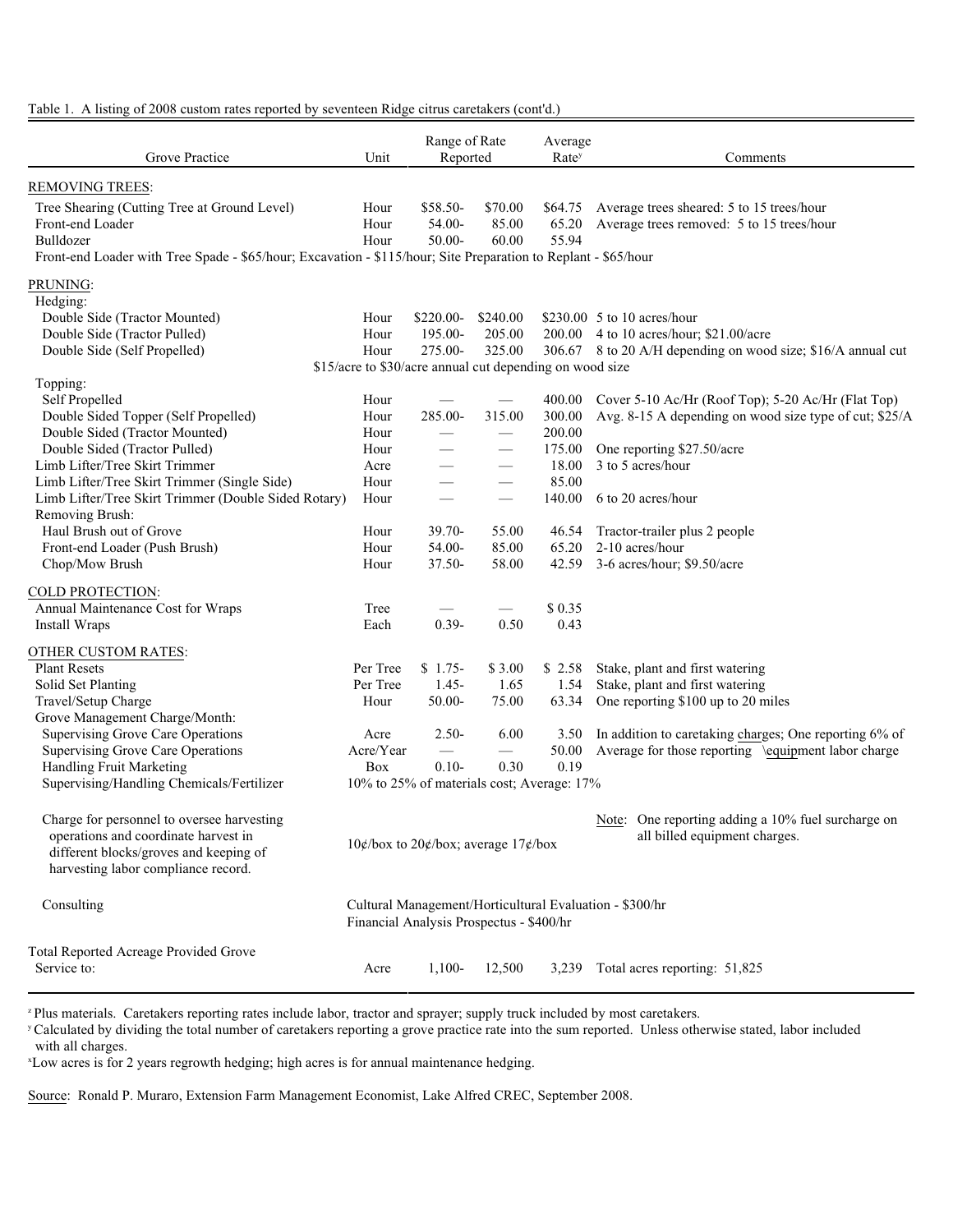|  | Table 2. A listing of 2008 custom rates reported by ten Indian River and South Florida citrus caretakers |
|--|----------------------------------------------------------------------------------------------------------|
|--|----------------------------------------------------------------------------------------------------------|

| Grove Practice                                  | Unit | Range of Rate<br>Reported |        | Average<br>Rate <sup>y</sup> | Comments                                                             |
|-------------------------------------------------|------|---------------------------|--------|------------------------------|----------------------------------------------------------------------|
| <b>CULTIVATION AND EQUIPMENT:</b>               |      |                           |        |                              |                                                                      |
| Labor                                           |      | Hour \$13.50-             | \$21.7 |                              | \$16.70 Plus transportation and equipment                            |
|                                                 |      |                           | 5      |                              |                                                                      |
| Mechanic Labor                                  | Hour | $36.00 -$                 | 55.00  |                              | 47.22 Labor and service truck                                        |
| Rotovate                                        | Hour | 38.00-                    | 45.00  | 42.00                        |                                                                      |
| Disc 7-8'                                       | Hour | $39.00 -$                 | 40.00  |                              | 39.67 One reporting \$10.00/acre                                     |
| Disc 10-12'                                     | Hour | $38.00 -$                 | 50.00  |                              | 42.67 One reporting \$13.50/acre                                     |
| Mow: 7-8'                                       | Hour | $42.00 -$                 | 46.00  | 42.33                        |                                                                      |
| $9 - 10'$                                       | Hour | $38.00 -$                 | 50.00  |                              | 43.25 Average \$13.00/acre                                           |
| $15 - 16'$                                      | Hour | $38.00 -$                 | 55.00  |                              | 47.32 \$11.50/acre                                                   |
| V-Mower                                         | Hour | $40.00 -$                 | 50.00  |                              | 45.00 \$11.00/acre                                                   |
| Herbicide <sup>z</sup> (Strip/Band–Single Boom) | Hour | 38.00-                    | 40.00  |                              | 39.50 Plus materials; \$14.00/acre                                   |
| Herbicide <sup>z</sup> (Strip/Band-Double Boom) | Acre | $13.00 -$                 | 15.50  |                              | 14.29 Plus materials                                                 |
| Herbicide <sup>z</sup> (Chemical Mow)           | Acre | $3.50 -$                  | 5.00   |                              | 4.10 Plus materials                                                  |
| Temik <sup>z</sup>                              | Acre | $12.50 -$                 | 17.50  |                              | 14.92 Plus materials                                                 |
| Plow                                            | Hour | $40.00 -$                 | 45.00  | 42.00                        |                                                                      |
| Backhoe                                         | Hour | $47.50 -$                 | 63.00  | 55.10                        |                                                                      |
| Bush Hog                                        | Hour | $40.00 -$                 | 45.00  | 43.75                        |                                                                      |
| Middle Buster                                   | Hour | $40.00 -$                 | 42.00  |                              | 40.97 With tractor and driver                                        |
| Mound Builder                                   | Hour | $40.00 -$                 | 50.00  |                              | 43.34 With tractor and driver                                        |
| Grader Blade                                    | Hour | $38.00 -$                 | 45.00  |                              | 42.67 Tractor/blade and driver                                       |
| Water Truck with Driver                         | Hour | 38.50                     | 45.00  | 41.17                        |                                                                      |
| Pickup Truck with Driver                        | Hour | $35.00 -$                 | 55.00  |                              | 39.00 Average miles traveled per year: Pick-up truck $-23,750$ miles |
| Flatbed/Transport Truck with Driver             | Hour | $65.00 -$                 | 90.00  | 76.67                        |                                                                      |
| <b>Tractor with Driver</b>                      | Hour | $33.50 -$                 | 45.00  | 36.90                        |                                                                      |
| ATV with Driver                                 | Hour | $23.50 -$                 | 30.00  | 26.17                        |                                                                      |

| SPRAYING: <sup>z</sup>    |      |           | <b>PTO AIR BLAST SPRAYER</b> |         | ENGINE DRIVEN AIR    |
|---------------------------|------|-----------|------------------------------|---------|----------------------|
|                           |      |           | 1,000 Gallon Tank            |         | <b>BLAST SPRAYER</b> |
|                           |      |           | with Electronic Sensing      |         | 500 Gallon Tank      |
|                           |      | Low       | High                         | Average | Average              |
| 500 GPA                   | Acre | $$41.00-$ | \$45.00                      | \$42.35 | \$40.08              |
| 250 GPA                   | Acre | $32.00 -$ | 38.75                        | 35.74   | 34.72                |
| 125 GPA                   | Acre | $30.00-$  | 37.00                        | 33.00   | 27.28                |
| 100 GPA                   | Acre |           |                              | 24.00   |                      |
| Curtec (25 GPA to 30 GPA) | Acre | $26.00-$  | 29.00                        | 27.67   |                      |

|           |      | <b>PTO AIR BLAST SPRAYER</b> |                            |         |  |  |
|-----------|------|------------------------------|----------------------------|---------|--|--|
|           |      | 1,000 Gallon Tank            |                            |         |  |  |
|           |      |                              | without Electronic Sensing |         |  |  |
|           |      | Low                          | Average                    |         |  |  |
| 500 GPA   | Acre | $$38.00-$                    | \$45.00                    | \$40.25 |  |  |
| 250 GPA   | Acre | $36.00-$                     | 38.75                      | 37.24   |  |  |
| $125$ GPA | Acre | $30.00 -$                    | 34.00                      | 30.60   |  |  |

Aerial Fixed Wing: \$7.75/acre @ 10 gallons per acre; \$8.00/acre @ 15 gallons per acre Hand Sprayer (500 gallon tank) with tractor and 2 workers – \$45.00/hour

### FERTILIZING:<sup>z</sup>

|                                                | Inject Liquid Fertilizer into Irrigation System Hour \$35.00-\$40.00 |                                                              |          |       |      | \$38.34 Tractor with irrigation pump                 |  |
|------------------------------------------------|----------------------------------------------------------------------|--------------------------------------------------------------|----------|-------|------|------------------------------------------------------|--|
| Dry (Bulk)                                     |                                                                      | Acre                                                         | $8.50-$  | 11.00 | 9.29 | Plus materials                                       |  |
| Dry (Bulk) VRT Spreader-Electronic Sensor Acre |                                                                      |                                                              |          |       | 7.75 | Plus materials                                       |  |
| Lime or Dolomite                               |                                                                      | Acre                                                         | $8.50-$  | 10.50 | 9.17 | Plus materials                                       |  |
| Fertilize Young Trees: <sup>2</sup>            | Hand Spread                                                          | Hour                                                         | $12.50-$ | 22.00 |      | 16.43 Plus transportation and materials; $15¢$ /tree |  |
|                                                | Hand Spread                                                          | One reporting \$40.00/hour (ATV and 2 people) plus materials |          |       |      |                                                      |  |
|                                                | Fert. Spreader                                                       |                                                              |          |       |      | Average: \$8.75/acre; \$32.00/hour Plus materials    |  |